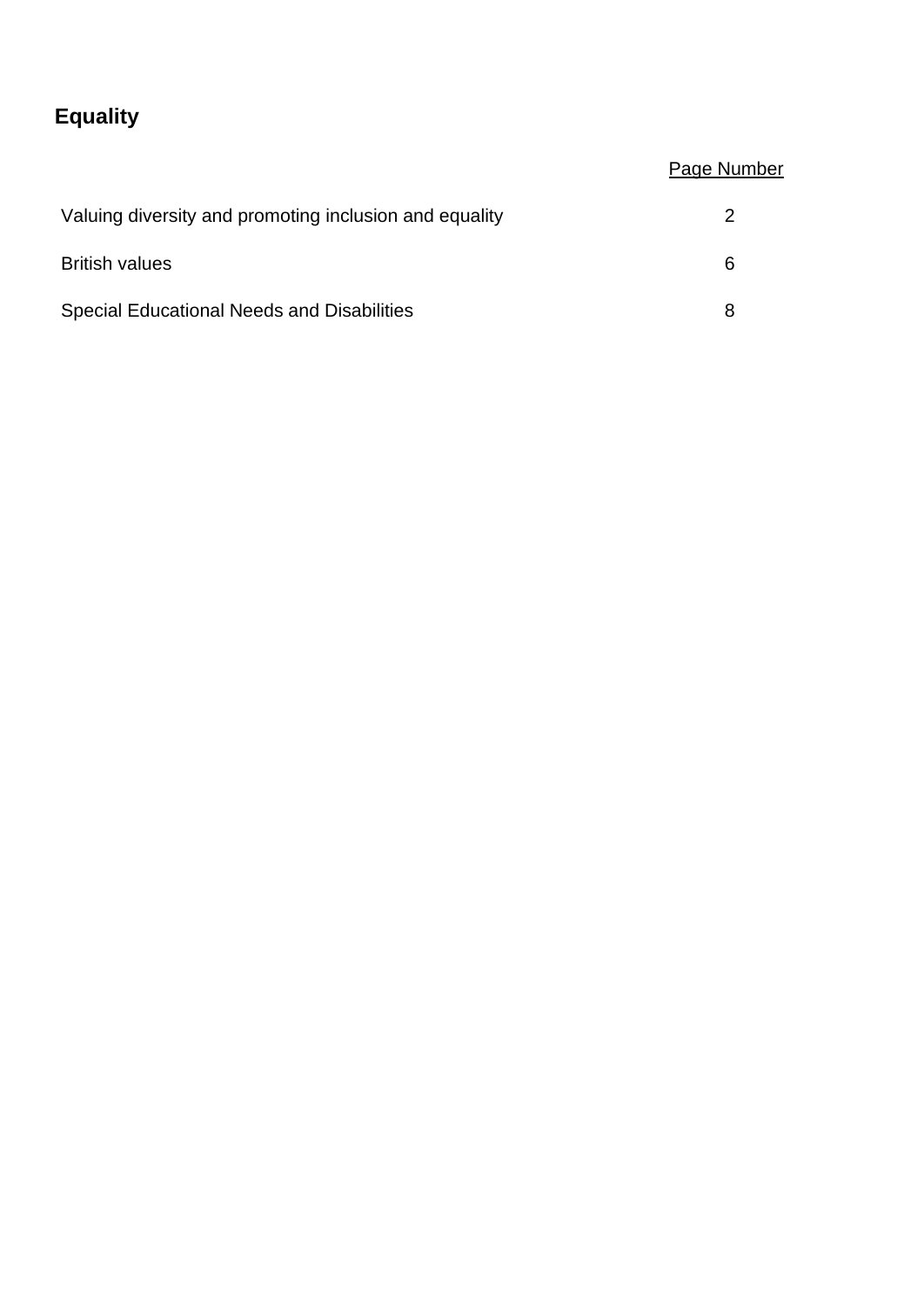#### **Valuing diversity and promoting inclusion and equality policy**

We are committed to ensuring that our setting is fully inclusive in meeting the needs of all children.

We recognise that children and their families come from a wide range of backgrounds with individual needs, beliefs and values. They may grow up in family structures that include one or two parents of the same or different sex. Children may have close links or live with extended families of grandparents, aunts, uncles and cousins; while other children may be more removed from close kin, or may live with other relatives or foster carers. Some children come from families who experience social exclusion, severe hardship; discrimination and prejudice because of their ethnicity, disability and/or ability, the languages they speak, their religious or personal beliefs, their sexual orientation and marital status. Some individuals face discrimination linked to their gender and some women are discriminated against because of their pregnancy and maternity status. We understand that all these factors can affect the well-being of children within these families and may adversely impact on children's learning, attainment and life outcomes.

We are committed to anti-discriminatory practice to promote equality of opportunity and valuing diversity for all children and families using our setting. We aim to:

- promote equality and value diversity within our setting and foster good relations with the local community;
- actively include all families and value the positive contribution they make to our setting;
- promote a positive non-stereotyping environment that promotes dignity, respect and understanding of difference in all forms;
- provide a secure and accessible environment in which every child feels safe and equally included;
- Promote our British Values (see British Values Policy) of Democracy, Rule of Law, Individual Liberty and Mutual Respect and Tolerance,
- improve our knowledge and understanding of issues relating to anti-discriminatory practice,
- challenge and eliminate discriminatory actions on the basis of a protected characteristic as defined by the Equality Act (2010) namely:
	- o age;
	- o gender;
	- o gender reassignment;
	- o marital status;
	- o pregnancy and maternity;
	- o race;
	- o disability;
	- o sexual orientation; and
	- o religion or belief.
- where possible, take positive action to benefit groups or individuals with protected characteristics who are disadvantaged, have a disproportional representation within the setting or need different things from the setting.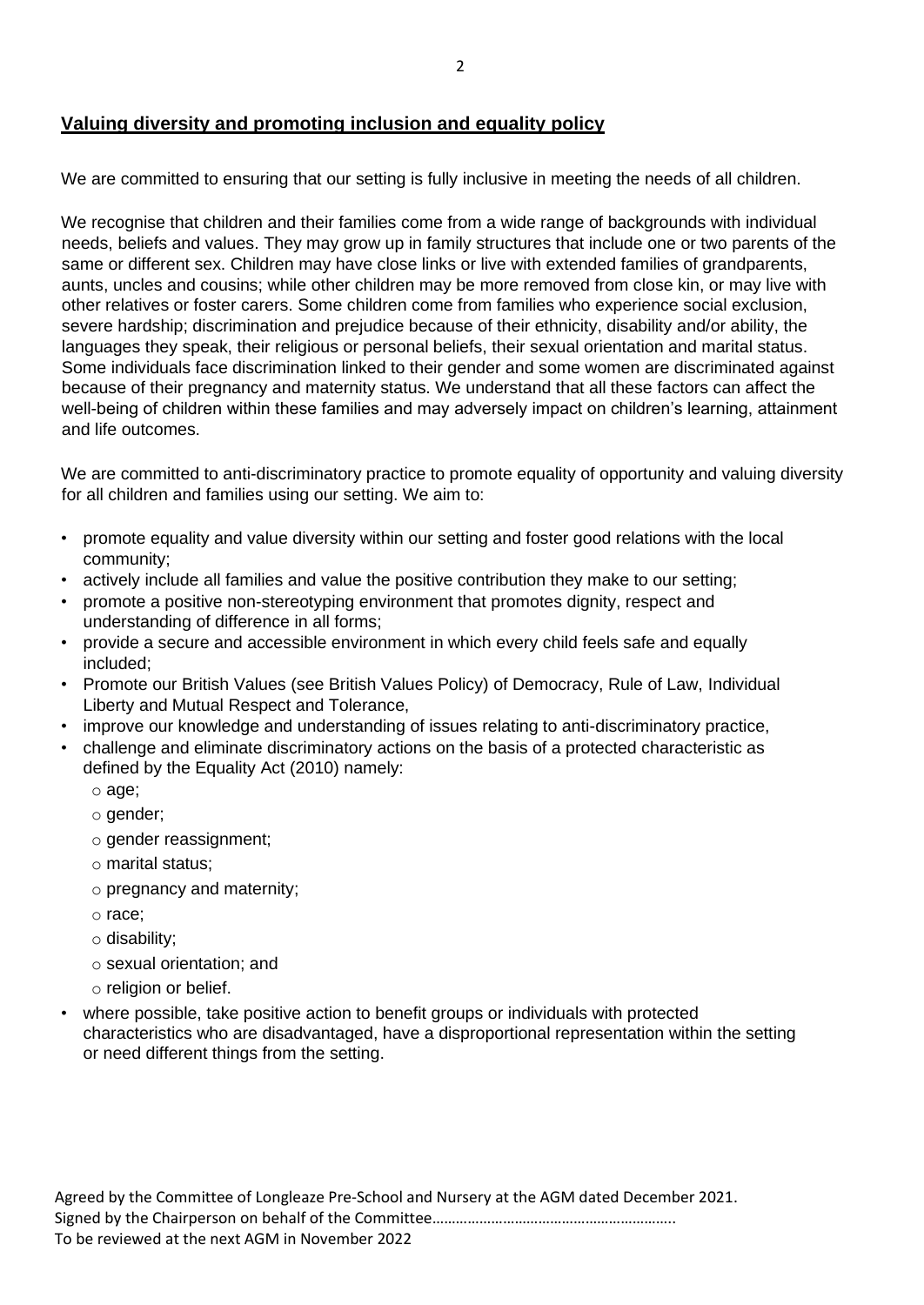## **Admissions**

Our setting is open and accessible to all members of the community.

- We base our Admissions Policy on a fair system.
- We do not discriminate against a child or their family in our service provision, including preventing their entry to our setting based on a protected characteristic as defined by the Equality Act (2010).
- We advertise our setting widely.
- We provide information in clear, concise language, whether in spoken or written form and provide information in other languages (where ever possible).
- We reflect the diversity of our community and wider society in our publicity and promotional materials.
- We provide information on our offer of provision for children with special educational needs and disabilities. (See our SEND policy)
- We ensure that all parents are made aware of our Valuing Diversity and Promoting Inclusion and Equality Policy.
- We make reasonable adjustments to ensure that disabled children can participate successfully in the services and in the curriculum offered by the setting.
- We ensure, wherever possible, that we have a balanced intake of boys and girls in the setting.
- We take action against any discriminatory, prejudice, harassing or victimising behaviour by our staff, volunteers or parents whether by:

direct discrimination – someone is treated less favourably because of a protected characteristic e.g. preventing families of a specific ethnic group from using the service;

indirect discrimination – someone is affected unfavourably by a general policy e.g. children must only speak English in the setting;

discrimination arising from a disability – someone is treated less favourably because of something connected with their disability e.g. a child with a visual impairment is excluded from an activity

association – discriminating against someone who is associated with a person with a protected characteristic e.g. behaving unfavourably to someone who is married to a person from a different cultural background; or

perception – discrimination on the basis that it is thought someone has a protected characteristic e.g. making assumptions about someone's sexual orientation.

- We will not tolerate behaviour from an adult who demonstrates dislike or prejudice towards individuals who are perceived to be from another country (xenophobia).
- Displaying of openly discriminatory xenophobic and possibly offensive or threatening materials, name calling, threatening behaviour and/or expressing views that are contradictory to British Values are unacceptable on, or around, our premises and will be dealt with immediately and discreetly by asking the adult to stop using the unacceptable behaviour and inviting them to read and to act in accordance with our **Parent/ Carer/ Visitor behaviour policy**. Failure to comply may lead to the adult being excluded from the premises.

#### **Employment**

- We advertise posts and all applicants are judged against explicit and fair criteria.
- Applicants are welcome from all backgrounds, ethnicity, religions and cultures, and posts are open to all.

Agreed by the Committee of Longleaze Pre-School and Nursery at the AGM dated December 2021. Signed by the Chairperson on behalf of the Committee…………………………………………………….. To be reviewed at the next AGM in November 2022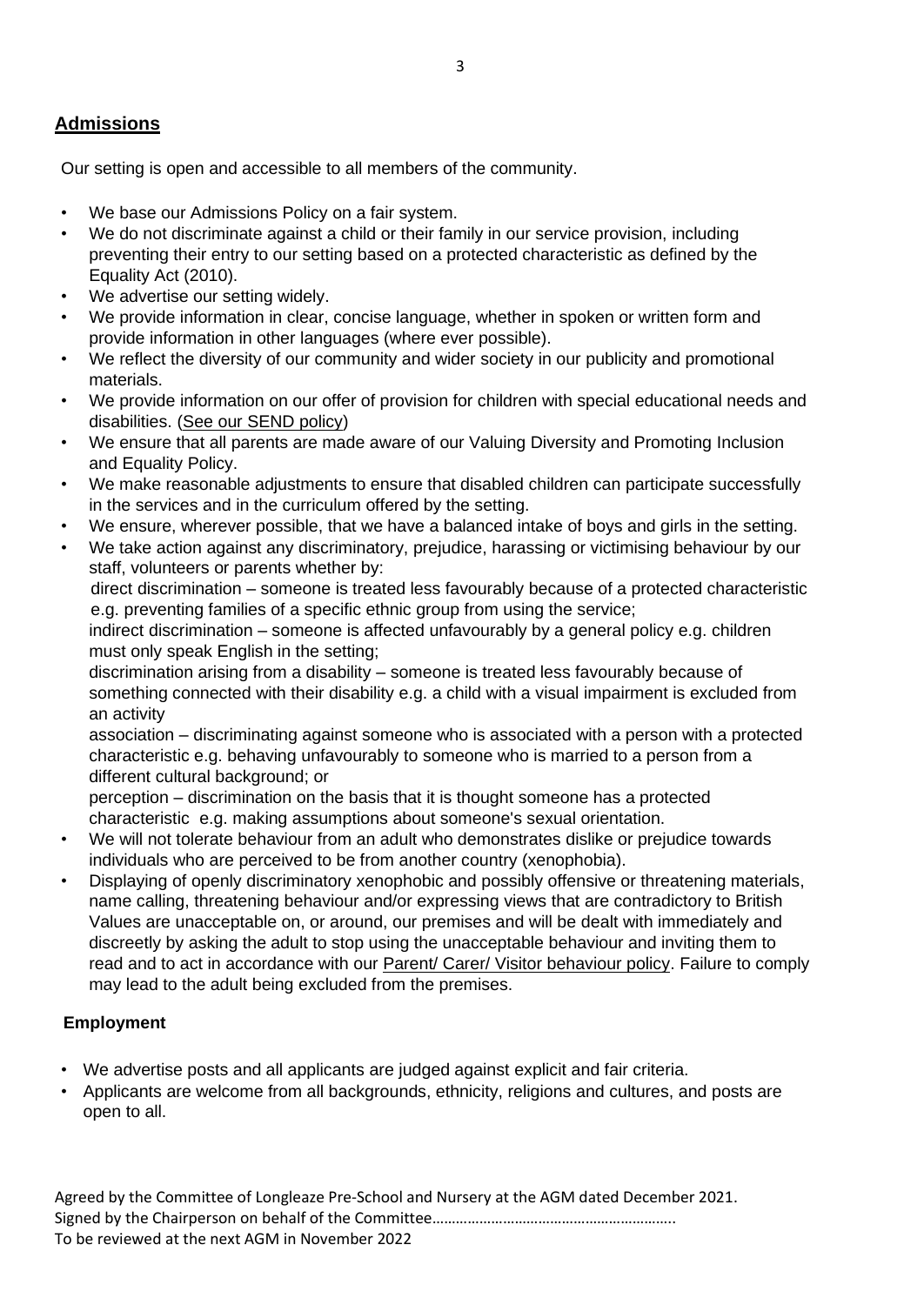- We may use the exemption clauses in relevant legislation to enable the service to best meet the needs of the community.
- The applicant who best meets the criteria is offered the post, subject to references and suitability checks. This ensures fairness in the selection process.
- All our job descriptions include a commitment to promoting equality, and recognising and respecting diversity as part of their specifications.
- We monitor our application process to ensure that it is fair and accessible.

#### **Training**

- We seek out training opportunities for our staff and volunteers to enable them to develop anti discriminatory and inclusive practices.
- We ensure that our staff are confident and fully trained in administering relevant medicines and performing invasive care procedures on children when these are required.
- We review our practices to ensure that we are fully implementing our policy for Valuing Diversity and Promoting Equality.
- We ensure our staff are trained to understand and promote our British Values (see separate policy on

British Values) to promote inclusivity, respect for others and self-confidence among the children in the setting.

#### **Curriculum**

The curriculum offered in our setting encourages children to develop positive attitudes about themselves as well as about people who are different from themselves. It encourages development of confidence and self -esteem, empathy, equality, critical thinking and reflection.

We ensure that our practice is fully inclusive by:

- creating an environment of mutual respect and tolerance;
- modelling desirable behaviour to children and helping children to understand that discriminatory behaviour and remarks are hurtful and unacceptable;
- positively reflecting the widest possible range of communities within resources;
- avoiding use of stereotypes or derogatory images within our books or any other visual materials; celebrating locally observed festivals and holy days;
- ensuring that children learning English as an additional language have full access to the curriculum and are supported in their learning;
- ensuring that disabled children with and without special educational needs are fully supported;
- ensuring that children speaking languages other than English are supported in the maintenance and development of their home languages
- choosing resources to give children a balanced view of the world and an appreciation of the rich diversity of our society
- selecting materials/ resources to help children develop their self-respect and to respect other people by avoiding stereotypes and derogatory pictures or messages about any group of people
- using resources which reflect diversity such as books, dolls, role play and equipment and provide activities to help children appreciate and value each other's' similarities and differences.

We will ensure that our environment is as accessible as possible for all visitors and service users. We do this by: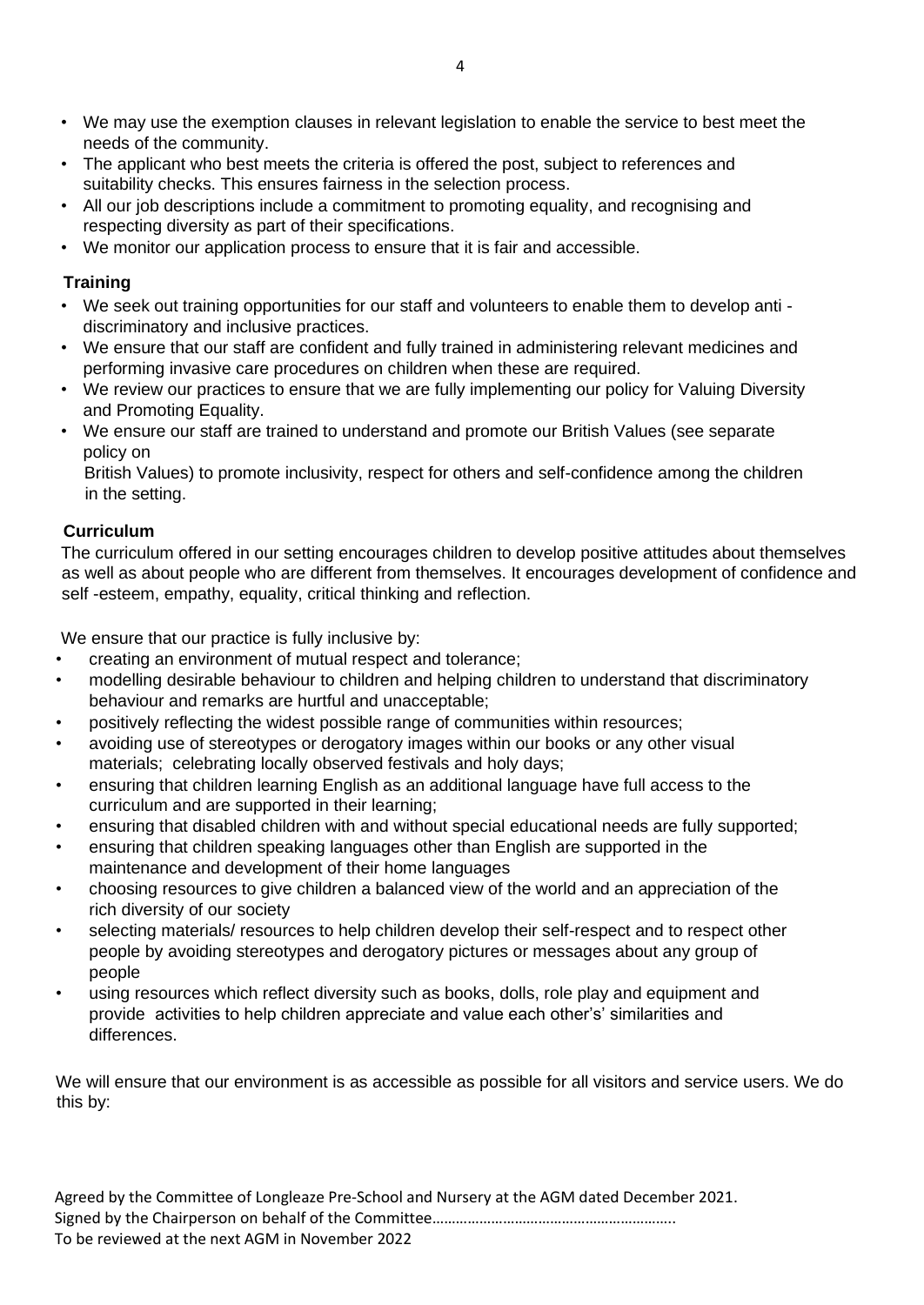undertaking an access audit to establish if the setting is accessible to all disabled children and adults. If access to the setting is found to treat disabled children or adults less favourably, then we make reasonable adjustments to accommodate the needs of disabled children and adults. fully differentiating the environment, resources and curriculum to accommodate a wide range of learning, physical and sensory needs.

#### **Valuing diversity in families**

- We welcome the diversity of family lifestyles and work with all families.
- We encourage children to contribute stories of their everyday life to the setting.
- We encourage mothers, fathers and other carers to take part in the life of the setting and to contribute fully.
- For families who speak languages in addition to English, we will develop means to encourage their full inclusion (for example staff training, key phrases learnt to communicate in emergency, bi language story books to share etc).
- We offer a flexible payment system for families experiencing financial difficulties and offer information regarding sources of financial support.
- We take positive action to encourage disadvantaged and under-represented groups to use the setting.

#### **Food**

- We work in partnership with parents to ensure that dietary requirements of children that arise from their medical, religious or cultural needs are met where ever possible.
- We help children to learn about a range of food, and of cultural approaches to mealtimes and eating, and to respect the differences among them. See snack policy

#### **Meetings**

- Meetings are arranged to ensure that all families who wish to may be involved in the running of the setting.
- We positively encourage fathers to be involved in the setting, especially those fathers who do not live with the child.
- Information about meetings is communicated in a variety of ways written, verbal and where resources allow in translation – to ensure that all mothers and fathers have information about, and access to, the meetings.

#### **Monitoring and reviewing**

- So that our policies and procedures remain effective, we monitor and review them annually to ensure our strategies meet our overall aims to promote equality, inclusion and to value diversity.
- We provide a complaints procedure and a complaints summary record for parents to see.

#### **Public Sector Equality Duty**

We have regard to the Duty to eliminate discrimination, promote equality of opportunity, foster good relations between people who share a protected characteristic and those who do not.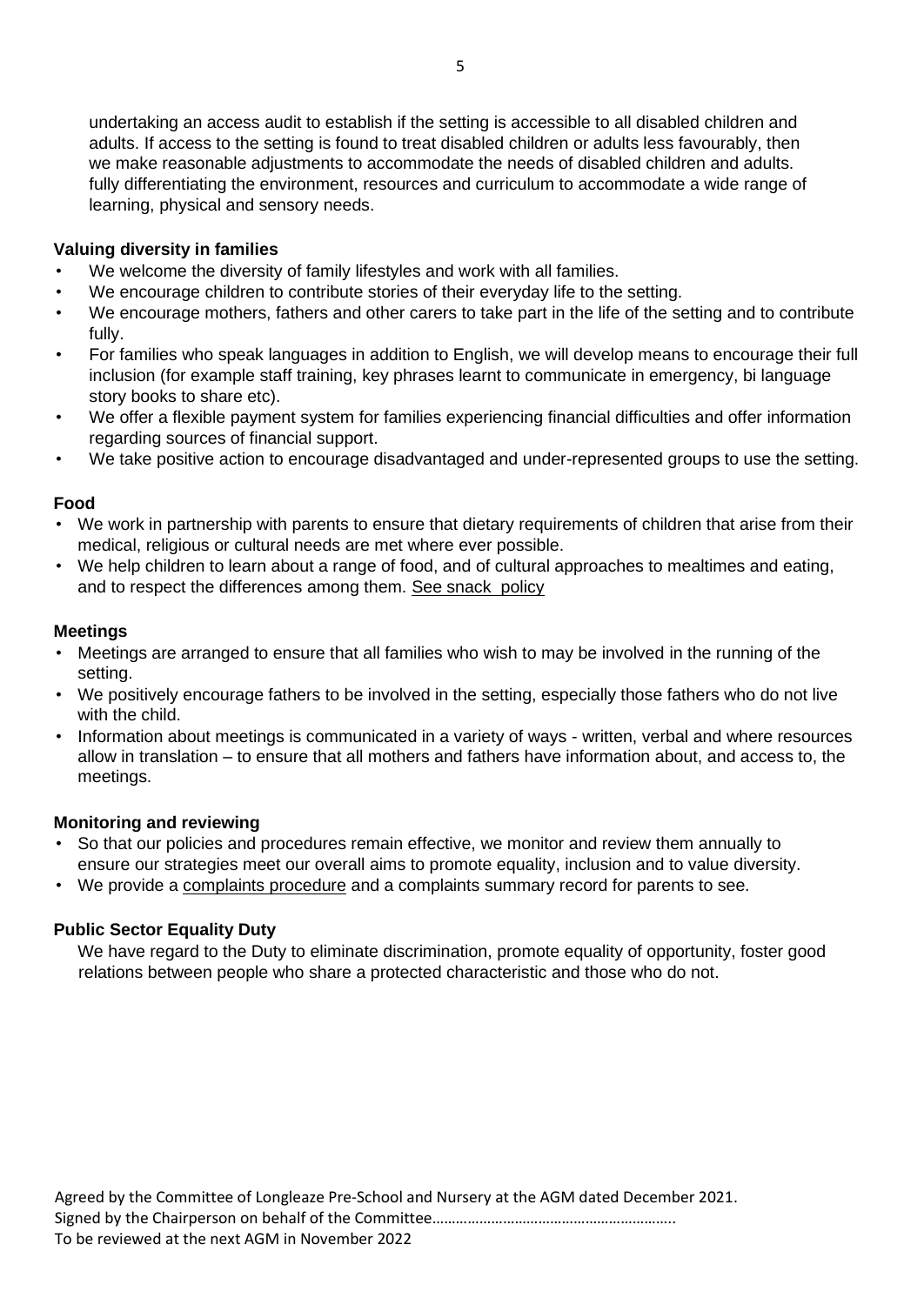## **British values policy**

We actively promote inclusion, equality of opportunity, the valuing of diversity and British values.

Under the Equality Act 2010, which underpins standards of behaviour and incorporates both British and universal values, we have a legal obligation not to directly or indirectly discriminate against, harass or victimise those with protected characteristics. We make reasonable adjustments to procedures, criteria and practices to ensure that those with protected characteristics are not at a substantial disadvantage. As we are in receipt of public funding (Government funding of free entitlement) we also have a public sector equality duty to eliminate unlawful discrimination, advance equality of opportunity, foster good relations and publish information to show compliance with the duty.

Social and emotional development is shaped by early experiences and relationships and incorporates elements of equality and British and universal values. The Early Years Foundation Stage (EYFS) supports children's earliest skills so that they can become social citizens in an age-appropriate way, that is, so that they are able to listen and attend to instructions; know the difference between right and wrong; recognise similarities and differences between themselves and others; make and maintain friendships; develop empathy and consideration of other people; take turns in play and conversation; avoid risk and take notice of rules and boundaries; learn not to hurt/upset other people with words and actions; understand the consequences of hurtful/discriminatory behaviour.

The fundamental British values of *democracy, rule of law, individual liberty, mutual respect and tolerance for those with different faiths and beliefs* are already implicitly embedded in the 2014 EYFS and are further clarified below, based on the *Fundamental British Values in the Early Years* guidance (Foundation Years 2015):

- *Democracy, or making decisions together* (through the prime area of Personal, Social and Emotional Development)  $\circ$  As part of the focus on self-confidence and self-awareness, practitioners encourage children to see their role in the bigger picture, encouraging them to know that their views count, to value each other's views and values, and talk about their feelings, for example, recognising when they do or do not need help.
	- o Practitioners support the decisions that children make and provide activities that involve turn-taking, sharing and collaboration. Children are given opportunities to develop enquiring minds in an atmosphere where questions are valued.
- *Rule of law*, or understanding that rules matter (through the prime area of Personal, Social and Emotional Development) o Practitioners ensure that children understand their own and others' behaviour and its consequence.
	- $\circ$  Practitioners collaborate with children to create rules and the codes of behaviour, for example, the rules about tidying up, and ensure that all children understand rules apply to everyone. *Individual liberty,* or freedom for all (through the prime areas of Personal, Social and Emotional Development, and Understanding the World)  $\circ$  Children should develop a positive sense of themselves. Staff provide opportunities for children to develop their self-knowledge, self-esteem and increase their confidence in their own abilities, for example through allowing children to take risks on an obstacle course, mixing colours, talking about their experiences and learning. o Practitioners encourage a range of experiences that allow children to explore the language of feelings and responsibility, reflect on their differences and understand we are free to have different opinions, for example discussing in a small group what they feel about transferring into Reception Class.
- *Mutual respect and tolerance,* or treating others as you want to be treated (through the prime areas of

Agreed by the Committee of Longleaze Pre-School and Nursery at the AGM dated December 2021. Signed by the Chairperson on behalf of the Committee…………………………………………………….. To be reviewed at the next AGM in November 2022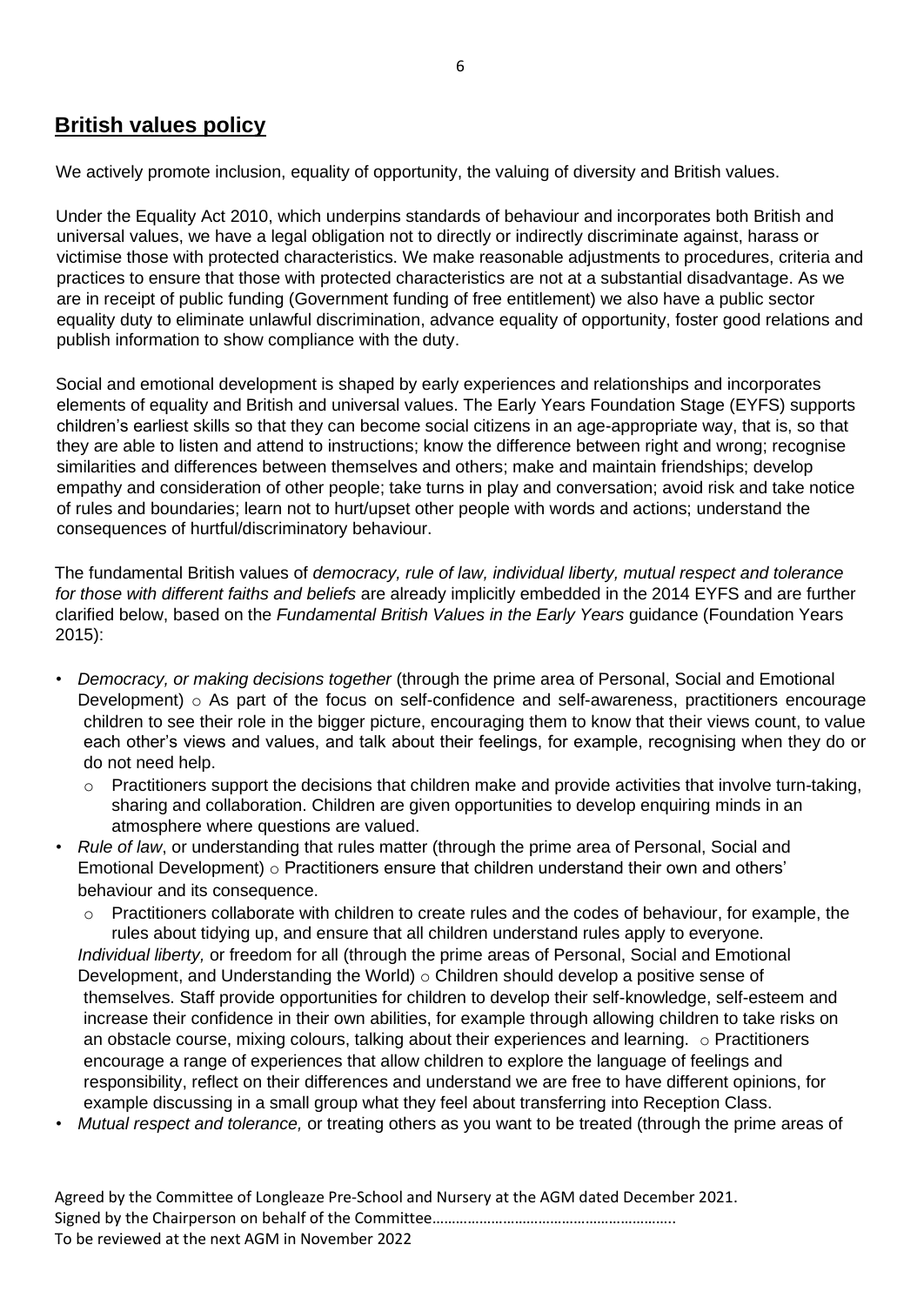Personal, Social and Emotional Development, and Understanding the World)  $\circ$  Practitioners create an ethos of inclusivity and tolerance where views, faiths, cultures and races are valued and children are engaged with the wider community.

- $\circ$  Children should acquire tolerance, appreciation and respect for their own and other cultures; know about similarities and differences between themselves and others, and among families, faiths, communities, cultures and traditions.
- $\circ$  Practitioners encourage and explain the importance of tolerant behaviours, such as sharing and respecting other's opinions.
- o Practitioners promote diverse attitudes and challenge stereotypes, for example, sharing stories that reflect and value the diversity of children's experiences and providing resources and activities that challenge gender, cultural or racial stereotyping.

In setting it is not acceptable to:

- o actively promote intolerance of other faiths, cultures and races
- $\circ$  fail to challenge gender stereotypes and routinely segregate girls and boys  $\circ$  isolate children from their wider community
- o fail to challenge behaviours (whether of staff, children or parents) that are not in line with the fundamental British values of democracy, rule of law, individual liberty, mutual respect and tolerance for those with different faiths and beliefs

#### **Prevent Strategy**

Under the Counter-Terrorism and Security Act 2015 we also have a duty *"to have due regard to the need to prevent people from being drawn into terrorism"* .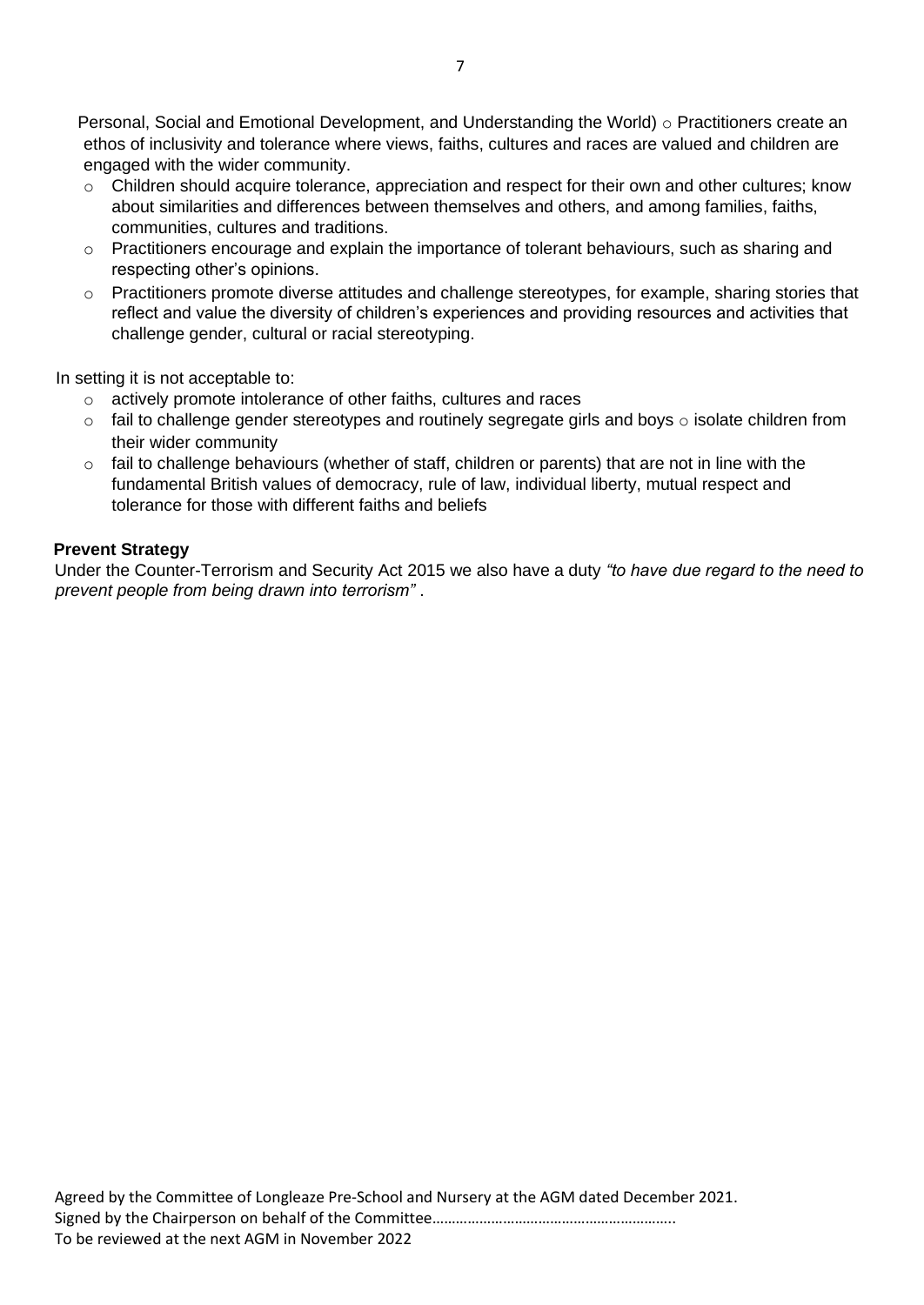## **Special Educational Needs and Disability (SEND) Policy**

The Children and Families Act 2014 requires local authorities to publish, in a single place, information on services and provision across education, transport, health and social care for children and young people aged 0-25 with special educational needs and disabilities (SEND). The purpose of this 'Local Offer' is to enable parents, carers and young people to see more clearly what services are available for children with SEND in their area and how to access them. The 'local offer' includes early years settings and all the information below forms our setting's current offer and shows how we have, for many years, provided for children with special educational needs and disabilities.

## **Policy Statement**

At Longleaze Pre-school and Nursery we support children with special educational needs and disabilities by providing an environment in which all children are supported to reach their full potential.

- We ensure our provision is inclusive for all children with special educational needs and disabilities.
- We have regard for the Special Educational Needs and Disability Code of Practice (2014).
- We comply with the Statutory Framework for the Early Years Foundation Stage (July 2020) and the Equality Act 2010.
- We have in place a clear approach for identifying, responding to, and meeting children's  $SEN<sup>1</sup>$ .
- We support and involve parents (and where relevant children), actively listening to, and acting on their wishes and concerns.
- We work in partnership with the local authority and other external agencies to ensure the best outcomes for children with SEN and their families.
- We regularly monitor and review our policy, practice and provision and, if necessary, make adjustments.

## **Procedures**

• We designate a member of staff to be the Special Educational Needs Co-ordinator (SENCO) and give her name to parents. Our SENCO is Beth Daniell.

 $1$  This includes disabled children with special educational needs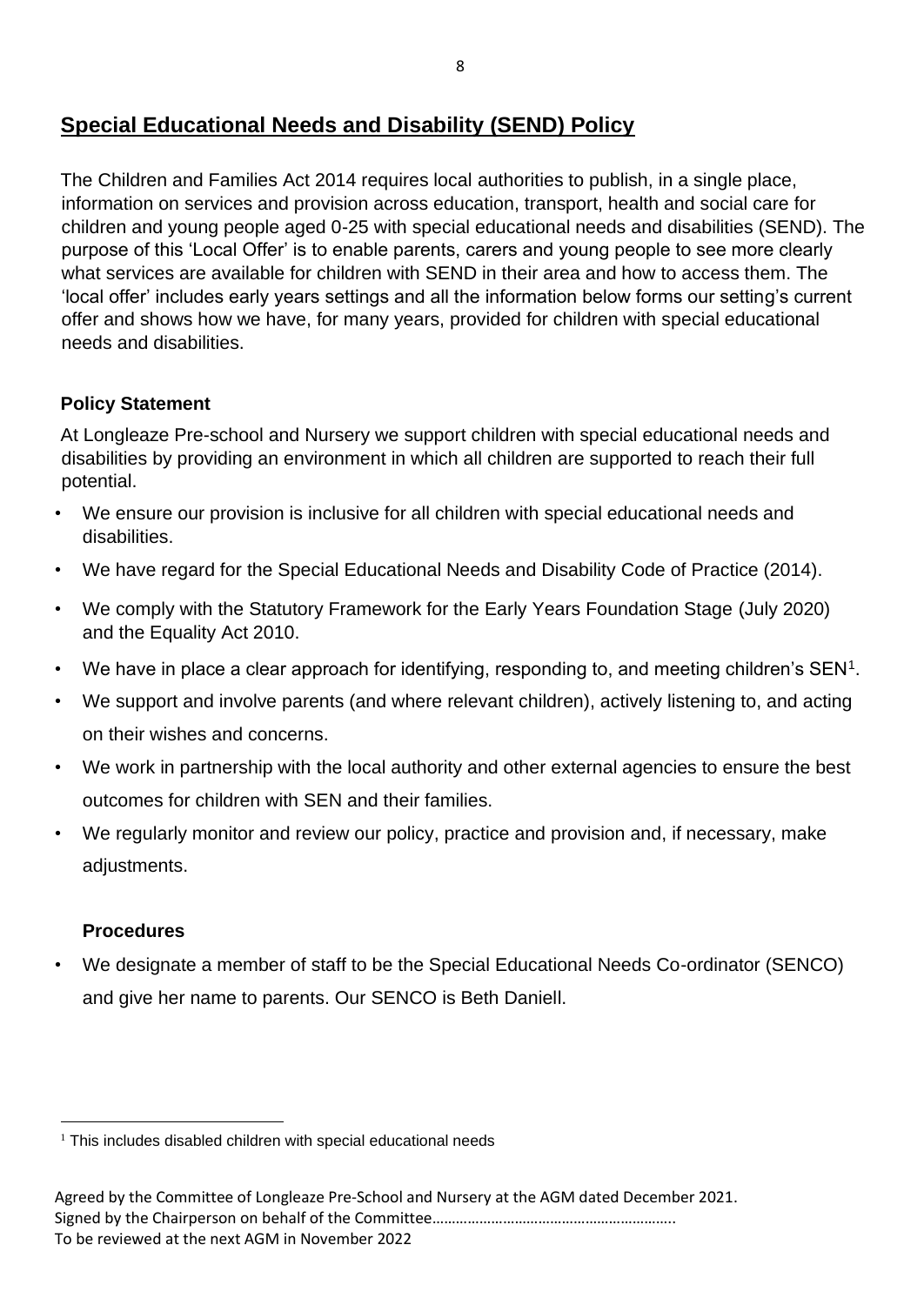- The SENCO works closely with our manager and other colleagues and has responsibility for the day-to-day operation of our Special Educational Needs and Disability (SEND) Policy, and for co-ordinating provision for children with SEN.
- We ensure that the provision for children with SEN is the responsibility of all members of the setting.
- We ensure that our inclusive admissions practice ensures equality of access and opportunity.
- We provide a broad, balanced and differentiated curriculum for all children.
- We apply SEN support to ensure early identification of children with SEN.
- We use the graduated approach system (assess, plan, do and review) applied in increasing detail and frequency to ensure that children progress.
- We ensure that parents are involved at all stages of the assessment, planning, provision and review of their children's special education including all decision making processes
- We, where appropriate, take into account children's views and wishes in decisions being made about them, relevant to their level understanding.
- We provide parents with information on local sources of support and advice e.g. Local Offer, Information, Advice and Support Service.
- We liaise and work with other external agencies to help improve outcomes for children with SEN.
- We have systems in place for referring children for further assessment e.g. Common Assessment Framework/Early Help Assessment and Education, Health and Care (EHC) assessment.
- We provide resources (human and financial) to implement our Special Educational Needs and Disability Policy.
- We ensure that all our staff are aware of our Special Educational Needs and Disability Policy and the procedures for identifying, assessing and making provision for children with SEN. We provide in-service training for parents, practitioners and volunteers.
- We raise awareness of our special education provision via our website and or promotional materials.
- We ensure the effectiveness of our special educational needs provision by collecting information from a range of sources e.g. action plan reviews, staff meetings, parental and external agency's views, inspections and complaints. This information is collated, evaluated and reviewed annually.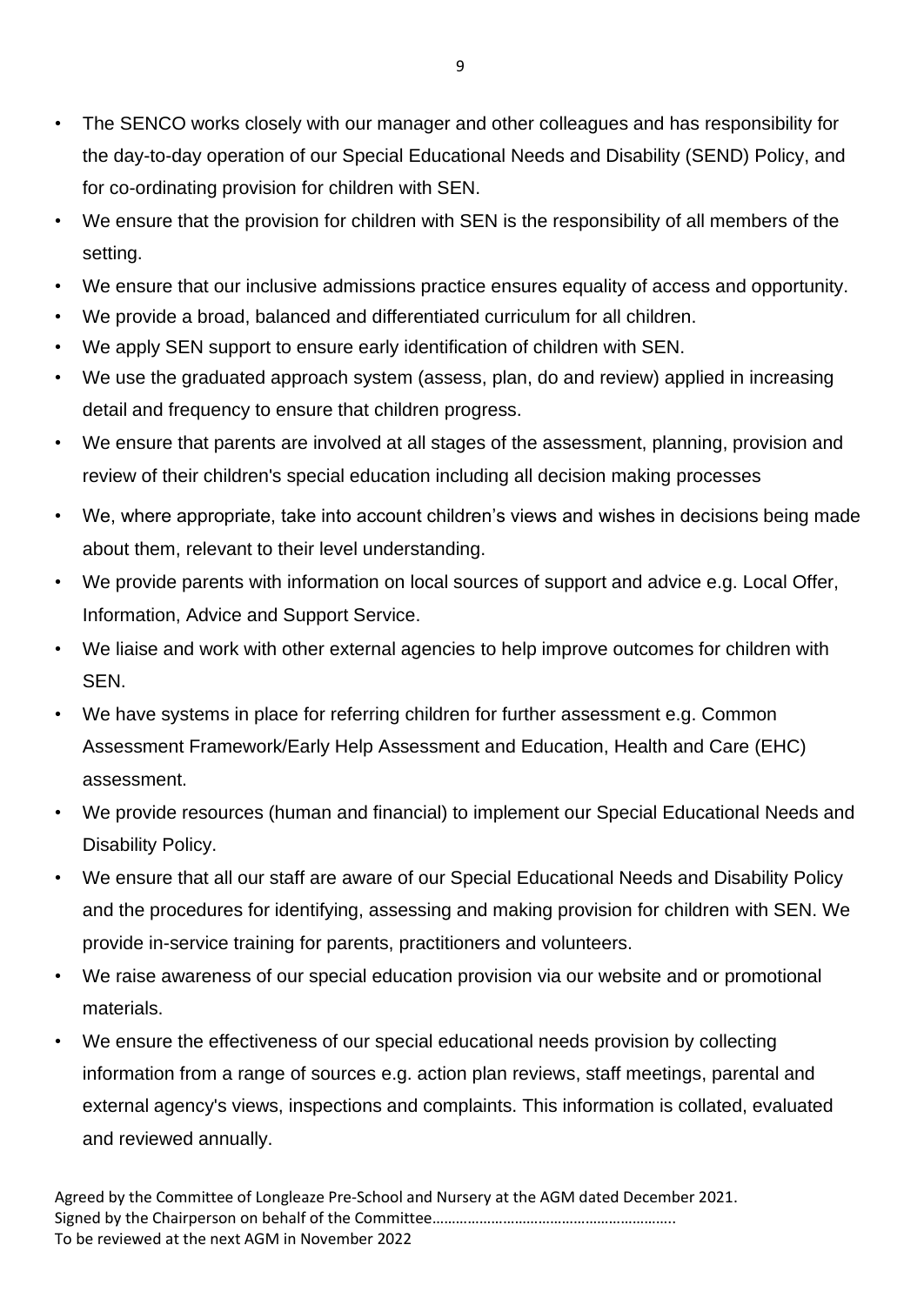- We provide a complaints procedure.
- We monitor and review our policy annually.

## **Identifying children with Special Educational Needs and Disabilities**

- On induction to our pre-school the SENCO and all parents share information about the strengths and needs of the child to create a positive partnership.
- On-going observational assessments are made of all children and are linked to the Development Matters in the Early Years Foundation Stage and the Statutory Framework for the Early Years Foundation Stage.
- We undertake a 'progress check at age 2' which supplies parents/carers with a short written summary of their child's development.
- Reports from health care professionals may identify a child's individual needs and we will include these in the child's learning and development.

## **Supporting children with SEND**

- Families will be supported for as long as it takes for their child to settle. We want all children to feel happy and safe with us.
- Where relevant, for example when a Health Care Plan is in place, an individual child specific risk assessment will be carried out.
- Our SENCO will work with all our staff to ensure our SEND provision is relevant and appropriate. We use the 'graduated approach system' for identifying, assessing and responding to children with special educational needs. This means using a step-by-step response through the various levels of intervention which are: discussion of a concern; targeted support; specialist support; and Education, Health and Care Plan (EHC).
- Our SENCO will explain how children's individual needs can be met by planning support using a written Individual Education Plan (IEP), My Support Plan, EHC or Health Care Plan.
- The Keyperson will oversee the IEP targets.
- IEP targets will be reviewed and new ones planned by the child's Keyperson, SENCO and parents.
- We access additional support from other professionals where necessary.
- Our SENCO will work with all other staff to ensure implementation of the IEP and subsequent continuity of care and education by everyone. • We ensure that parents are informed of your child's progress at all stages of assessment, planning, provision, monitoring and review.
- Learning Journals are available to view at any time and may be borrowed to take home.
- All documentation is kept securely to ensure confidentiality.
- Funding can be applied for to support your child.
- Our SENCO has completed specific SENCO training.
- Staff have attended training linked to specific needs and will attend further courses if required.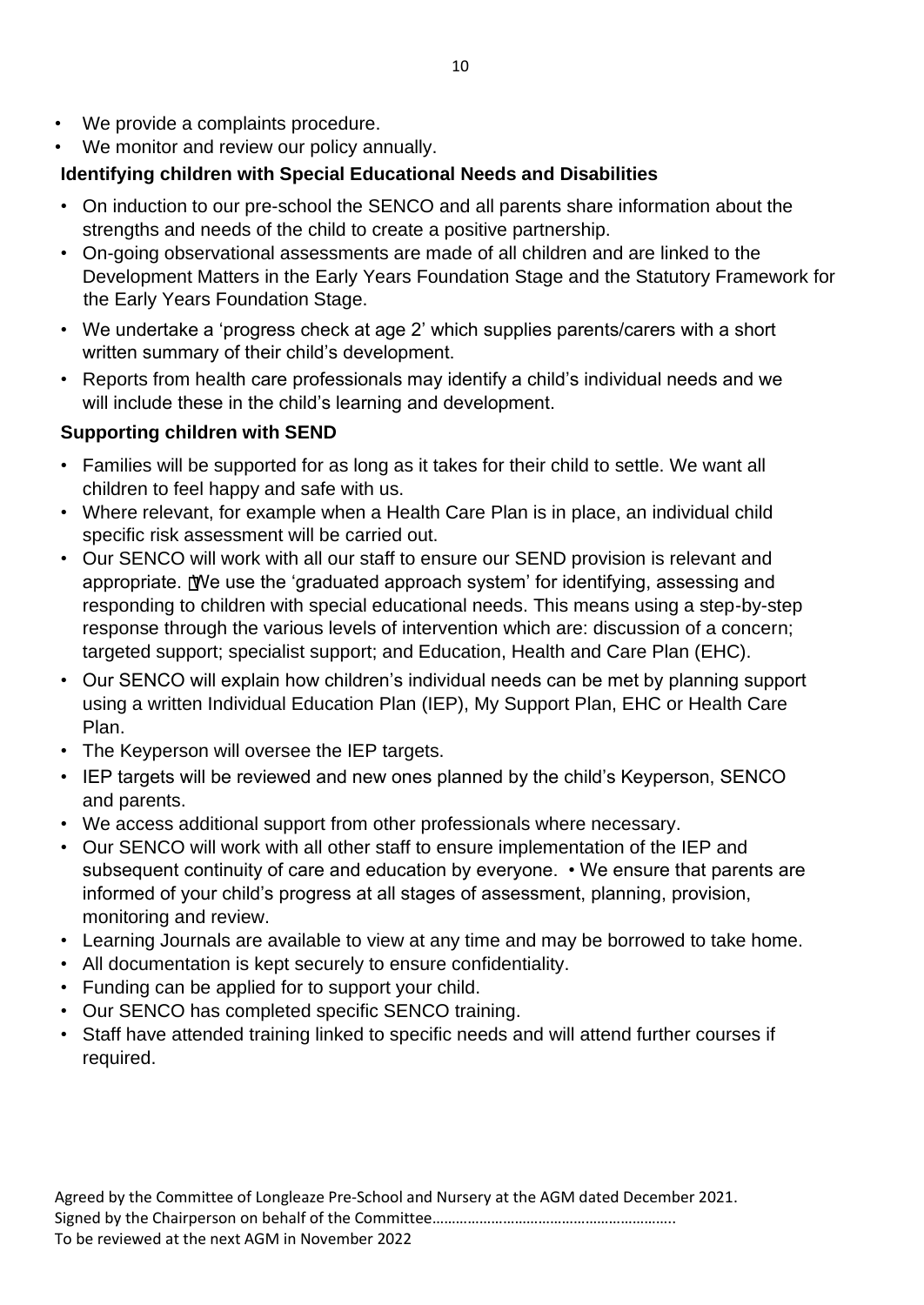## **Accessibility of the environment**

- We have a number of physical arrangements in our setting to ensure all children can move around safely and access activities. These include ramps at doorways and soft safety paving and Astroturf on our outside play areas.
- Resources are easily accessible by the children who have free choice.
- We will explain the limitations of the building and would make changes or adapt our facilities if possible.

## **Working with other professionals**

We have regular contact with the following professionals: Early Years Inclusion Advisor o Early Years Advisory Teacher, Early Help Team, Health Visitors, SALT, Local Children's Centre Staff – family support workers, Social Workers.

Advice from professionals in other areas may be sought as a need arises, such as:

 $\circ$  Physiotherapist  $\circ$  Occupational Therapist  $\circ$  Common Assessment Framework (CAF) co-ordinator.

There are many other professionals who we can contact regarding a child's specific individual needs.

## **Moving on to school/or another setting**

- We hold transition review meetings to plan transition for a child into school/ other setting. As well as parents and pre-school staff, these could include foundation stage school teachers, school SENCO, receiving setting staff and relevant professionals.
- We share all documentation such as IEPs, My Support Plans, early year's assessments, and observations with the next school/setting.
- We invite receiving school/setting to visit our pre-school to familiarise themselves with, and observe, the child and to share information in partnership with parents.

## **Further information**

- The Keyperson is always available for advice and support in the first instance. There is a list of every child and who their Keyperson is in each building.
- Our Manager, SENCO are also available to offer advice.
- We can signpost parents to other professionals that may be able to help such as health visitor, speech and language therapist, children's centre and others.
- If a child's needs have been referred to a specific team we will be able to support parents in accessing these services.
- Wiltshire County Council Local Offer [-](http://www.wiltshire.gov.uk/localoffer.htm) [www.wiltshire.gov.uk/localoffer.htm o](http://www.wiltshire.gov.uk/localoffer.htm)r email customerservices@wiltshire.gov.uk

We operate an open door policy and our staff welcome families to visit our pre-school. We will aim to work together to include any child with special educational needs and disabilities.